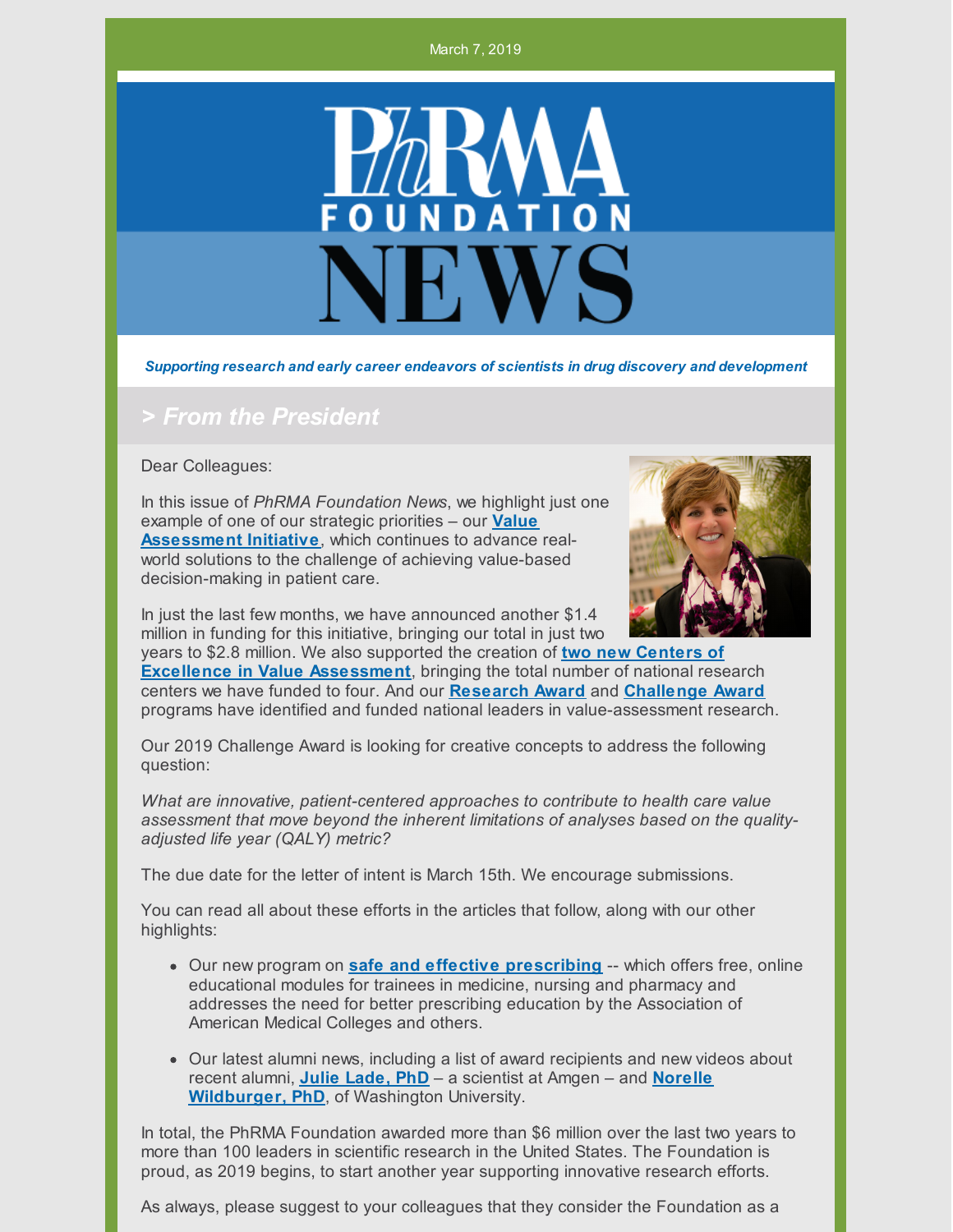funding source for their research projects.

Sincerely, **Eileen Cannon** President PhRMA Foundation

## **Value Assessment**



### **Value Assessment Challenge Awards to Offer \$85,000 for Innovative Concepts**

The PhRMA Foundation will again offer Value Assessment Challenge Awards in 2019, providing \$85,000 to support ideas that advance solutions to the following question:

*What are innovative, patient-centered approaches to contribute to health care value assessment that move beyond the inherent limitations of analyses based on the qualityadjusted life year metric?*

The winner will receive \$50,000, the runner-up will receive \$25,000, and third and fourth place awardees will receive \$5,000. The PhRMA Foundation will host a public forum in 2019 to highlight activities funded by this program, where awardees will present their winning papers.

Deadline for letters of intent (600 words) is March 15.

[Read](http://www.phrmafoundation.org/2019-value-assessment-challenge-awards-to-offer-85000-for-innovative-evidence-based-research/) More

### **Foundation Provides \$1 Million for New Centers of Excellence**

The PhRMA Foundation has funded two additional national Centers of Excellence as a part of its Value Assessment Initiative – which is encouraging more evidence-based research on how the true value of medical treatments can be accurately defined and quantified. The centers will be located at **Tufts Medical Center** and the **University of Colorado**.

[Read](http://www.phrmafoundation.org/foundation-provides-1-million-for-new-centers-of-excellence/) More

### **2019 Value Assessment Research Award Recipients Announced**

The PhRMA Foundation has announced the recipients of \$300,000 in funding for research projects that yield new strategies for assessing the value of medicines and health care services – as a part of its comprehensive Value Assessment Initiative. Three research leaders will receive one-year grants of \$100,000 each for their projects. The recipients are **Louis P. Garrison, PhD**, of the University of Washington; **Eleanor Perfetto, PhD**, of the National Health Council; and **Quang A. Le, PharmD, PhD**, of the Western University of Health Science.

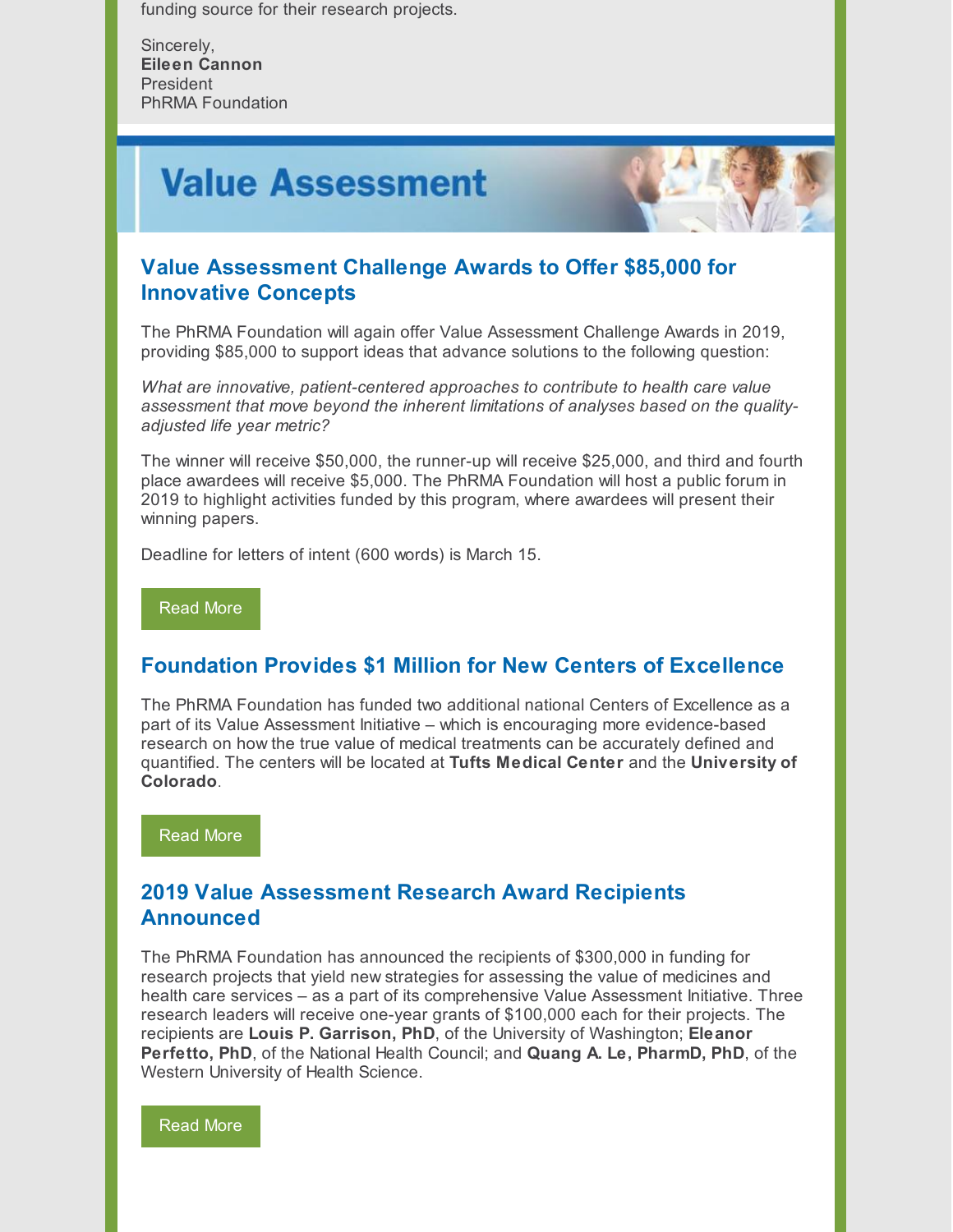# **Safe Prescribing**



The PhRMA Foundation's new online educational series on safe and effective prescribing, featuring instruction from national experts, is now available for use.



Developed with the assistance of the National Institutes of Health (NIH), Foundation for the NIH, American Society for Clinical Pharmacology and Therapeutics (ASCPT) and the Reagan-Udall Foundation, the Safe and Effective Prescribing Initiative features five course modules, which are free and may be accessed from the PhRMA Foundation website.

[Read](http://www.phrmafoundation.org/new-online-educational-series-offers-instruction-in-safe-and-effective-prescribing/) More

### **Awardee Spotlight**



### *Julie Lade: Serving as a Role Model for Other Women in Science*

PhRMA Foundation alumni are recognized for their scientific achievements and their potential to provide future leadership leading to new scientific discoveries. **Julie Lade, PhD**, who received a PhRMA Foundation Pre-Doctoral Fellowship in Pharmacology/Toxicology in 2015, is an excellent example of a young person whose potential impact is already emerging – especially in her strong views on serving as a role model for others. Dr. Lade is currently a staff scientist at Amgen, where she works in the Pharmacokinetics/Drug Metabolism Department.

[Read](http://www.phrmafoundation.org/julie-lade-serving-as-a-role-model-for-other-women-in-science/) More

### *Norelle Wildburger, PhD: A Leader in Alzheimer's Research*

Norelle Wildburger, PhD, of Washington University in St. Louis is using her PhRMA Foundation funding to better understand the development process of plaque and tangles in Alzheimer's patients.

She and her team have launched a project, working with advanced Alzheimer's patients who are studied during hospice and whose brains are donated to science following death, that will help shed new light on the timing of